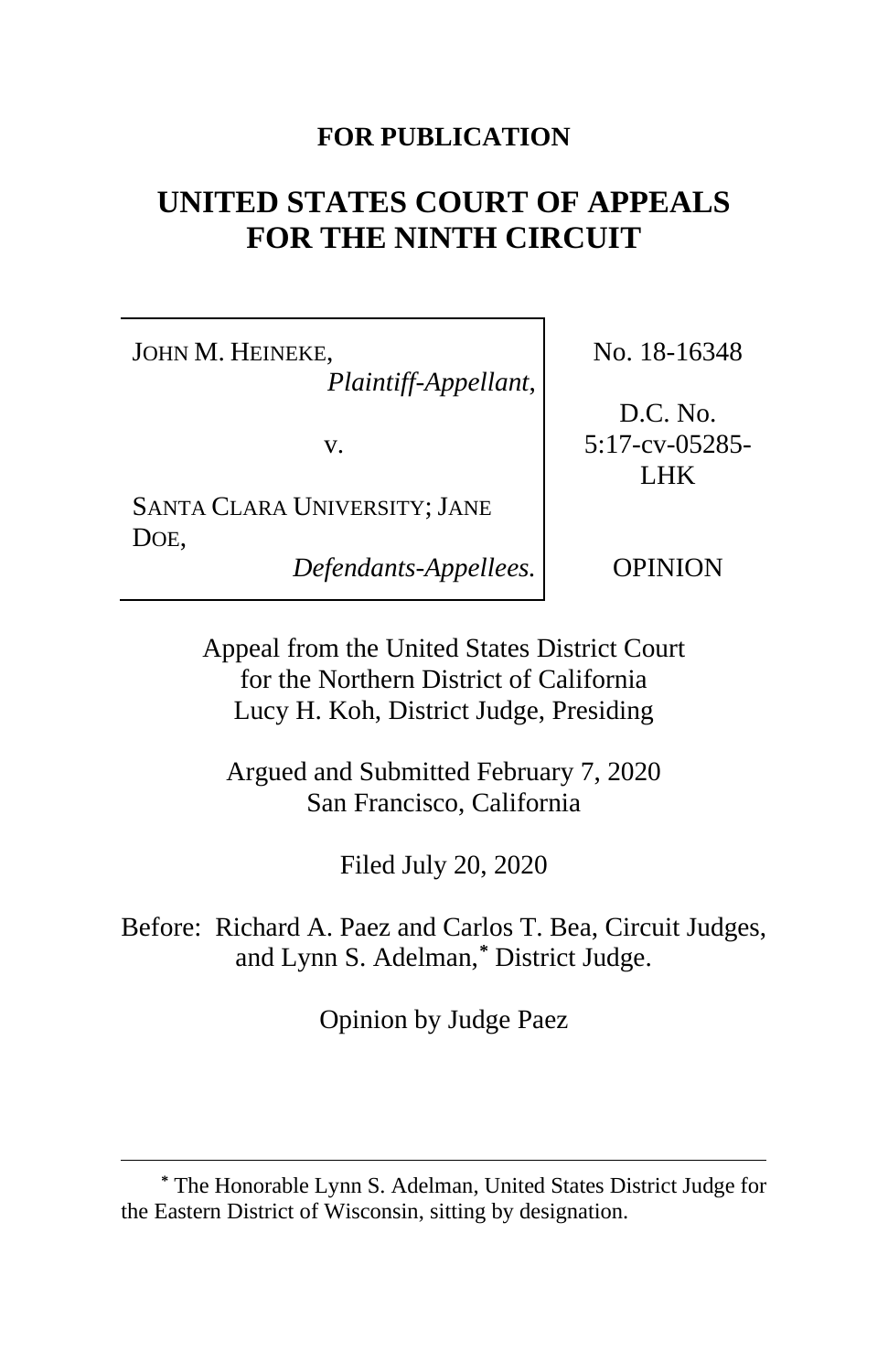# **SUMMARY[\\*\\*](#page-1-0)**

## **Civil Rights**

The panel affirmed the district court's dismissal of an action brought pursuant to 42 U.S.C. § 1983 alleging violations of the Fourteenth Amendment and of state law arising from the suspension and termination of plaintiff's employment.

Santa Clara University terminated plaintiff's employment as an economics professor after concluding that plaintiff had sexually harassed his former student. The panel stated that it could not conclude, on the basis of plaintiff's allegations, that Santa Clara University was a state actor. The panel held that the University, as a private university, does not become a state actor merely by virtue of being required by generally applicable civil rights laws to ameliorate sex (or any other form of) discrimination. The panel further held that receipt of federal and state funds conditioned on compliance with anti-discrimination laws is insufficient to convert private conduct into state action. The panel addressed plaintiff's other claims in a concurrently filed memorandum disposition.

<span id="page-1-0"></span>**<sup>\*\*</sup>** This summary constitutes no part of the opinion of the court. It has been prepared by court staff for the convenience of the reader.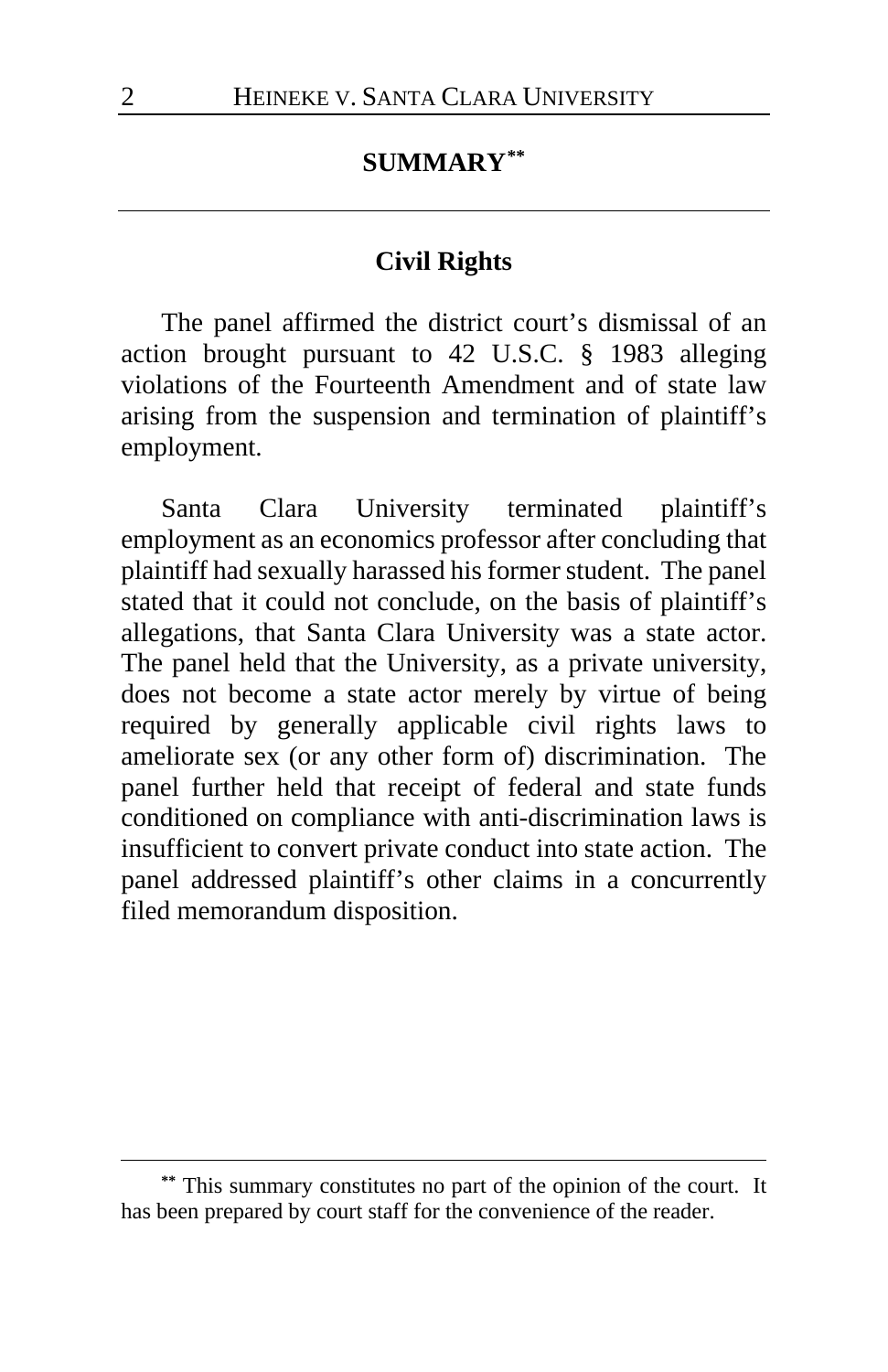#### **COUNSEL**

Samuel Kornhauser (argued), Law Offices of Samuel Kornhauser, San Francisco, California, for Plaintiff-Appellant.

Don Willenburg (argued), Gordon & Rees LLP, Oakland, California; Marcie Isom Fitzsimmons and Sara A. Moore, Gordon & Rees LLP, San Francisco, California; for Defendants-Appellees.

#### **OPINION**

PAEZ, Circuit Judge:

Defendant Santa Clara University ("SCU") suspended and later terminated the employment of Plaintiff John Heineke ("Heineke"), a tenured economics professor, after concluding that he had sexually harassed his former student, Jane Doe. Heineke sued SCU and Doe in federal court under 42 U.S.C. § 1983 alleging violations of the Fourteenth Amendment. He also alleged state tort and contract law claims. The district court dismissed the constitutional claims, denied leave to amend to add a federal statutory claim, declined to exercise supplemental jurisdiction over the remaining state law claims, and declined to order SCU to reinstate Heineke to his tenured professorship. We affirm the dismissal of the Fourteenth Amendment claims. We address the denial of leave to amend, decision not to exercise supplemental jurisdiction, and denial of the mandatory injunction in a concurrently filed memorandum disposition.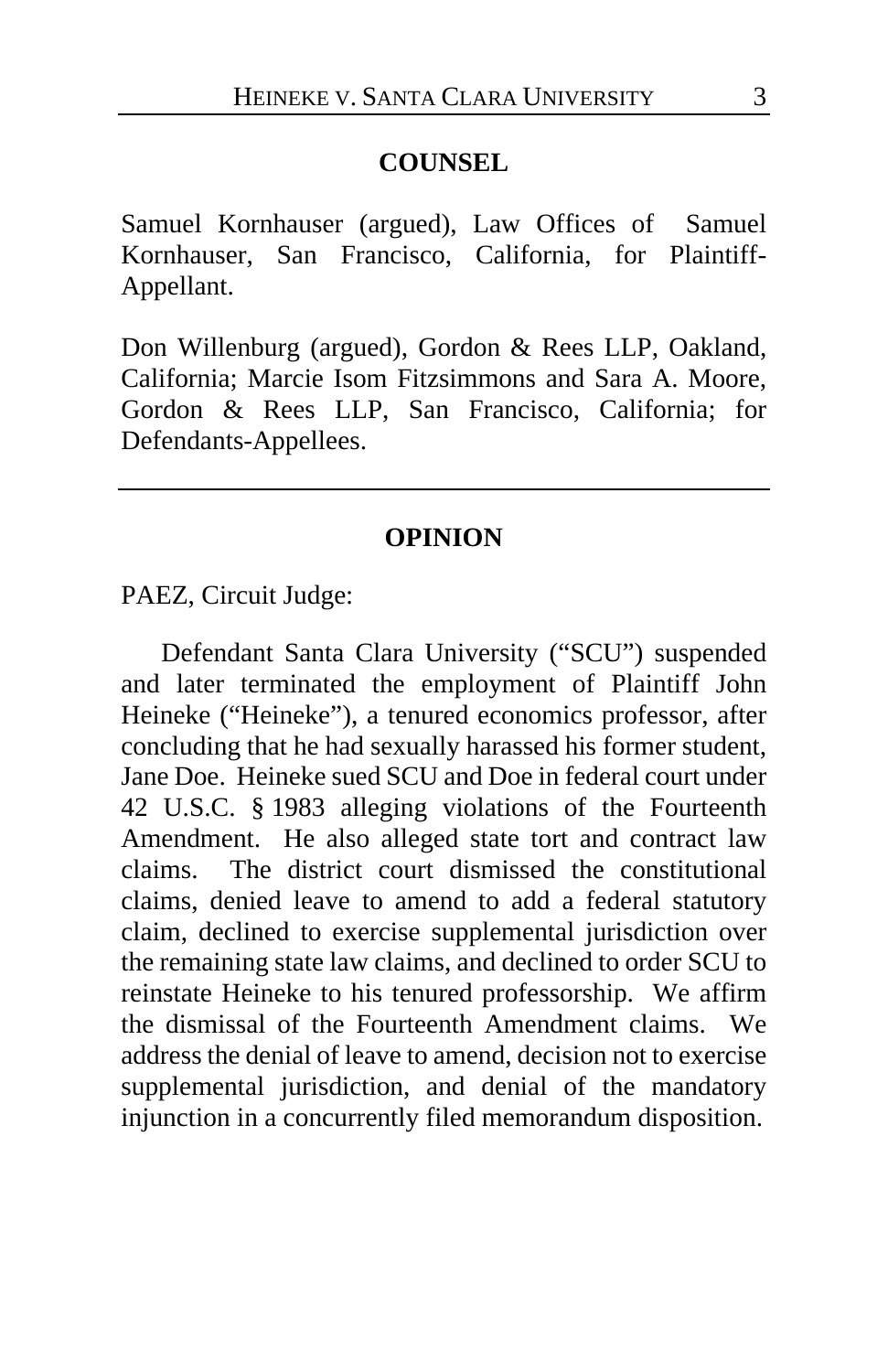#### **I.**

John Heineke taught Jane Doe in his economics course at Santa Clara University. The two met on several occasions to discuss course materials. After Doe earned an "A" in the class, Heineke offered her a position as a teaching assistant for the following school year, which she accepted. A few days before the class and Doe's teaching assistant obligations were to begin, Doe sent Heineke an email stating, "I feel VERY VERY UNCOMFORTABLE when somebody touch[es] my body, kiss[es] me in the face and mouth, tell[s] me some sex joke, aka sexual harassment." In response to Doe's email, Heineke wrote that he was "stunned" and "devastated" by the accusation, and then asked if she would still be his teaching assistant. Doe complained to SCU about the alleged harassment but ultimately did not pursue the complaint.

Subsequently, another student filed a complaint against Heineke for unrelated incidents of alleged sexual harassment. SCU hired a third-party investigator to investigate the allegations, which the investigator ultimately concluded were not supported by the evidence. While investigating the other student's allegations, however, the investigator learned of Doe's prior complaint and opened a formal investigation into it. After interviewing Doe and witnesses, the investigator issued a lengthy report, which concluded that Heineke more likely than not had sexually harassed Doe. Heineke appealed the finding to the provost, who affirmed the determination, concluded that Heineke's conduct violated SCU's harassment policy, and issued a sanction of termination. Heineke then appealed to SCU's president, who upheld the termination, and later to SCU's Faculty Judicial Board, which held a hearing at which Heineke was represented by counsel. The Faculty Judicial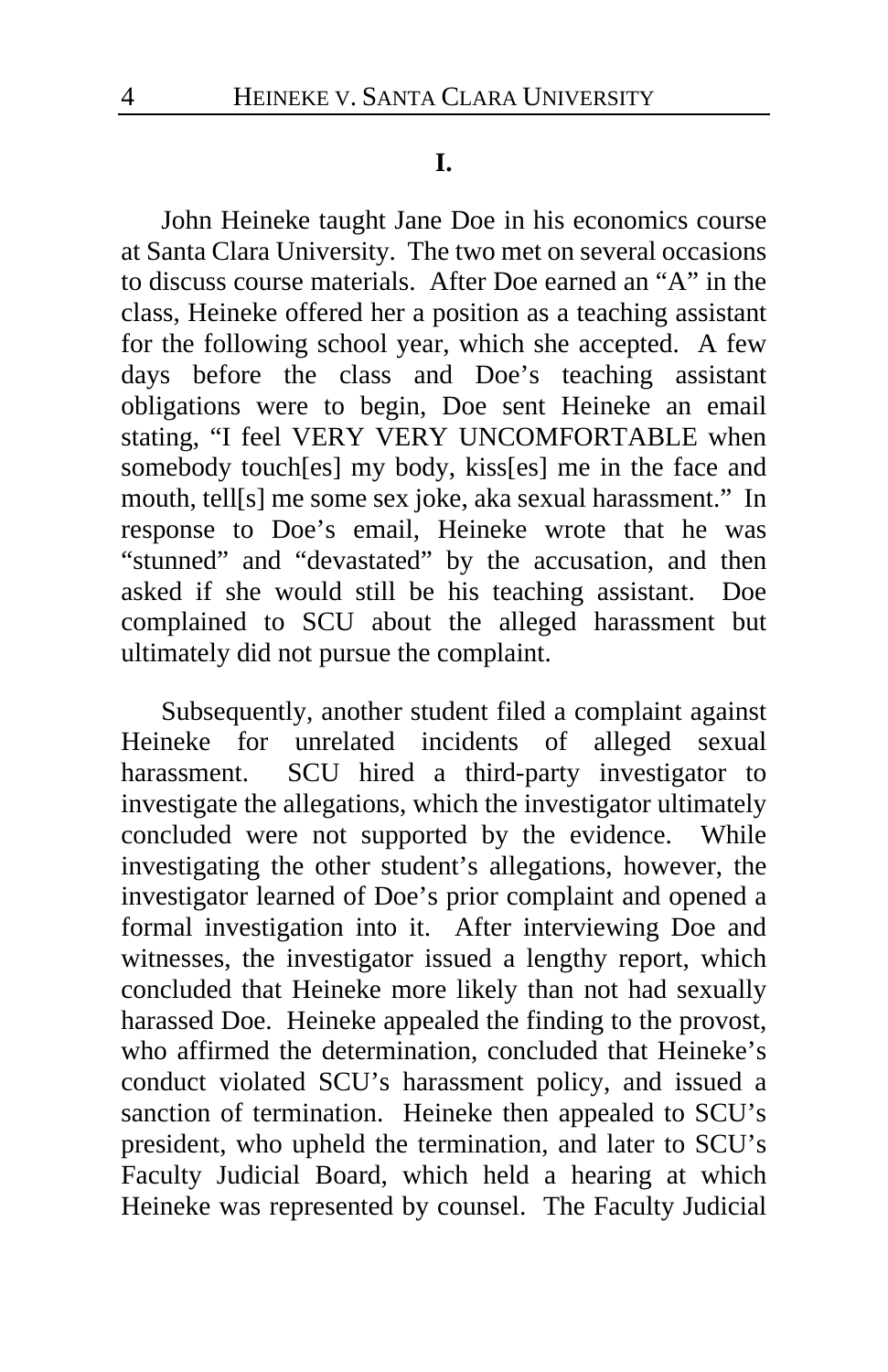Board issued a unanimous decision affirming the termination of Heineke's employment.

While the campus proceedings were ongoing, Heineke sued SCU and Doe in federal court. The operative complaint alleges Fourteenth Amendment due process and equal protection claims pursuant to 42 U.S.C. § 1983, as well as claims for wrongful discharge, intentional infliction of emotional distress, negligent infliction of emotional distress, breach of contract, breach of the covenant of good faith and fair dealing, and defamation.

The district court granted Defendants' motion to dismiss the constitutional claims on the ground that SCU's conduct was not subject to the Fourteenth Amendment. The court then declined to exercise supplemental jurisdiction over the remaining state law claims and dismissed the suit without prejudice to refiling the state law claims in state court.**[1](#page-4-0)**

## **II.**

We have jurisdiction pursuant to 28 U.S.C. §§ 1291,  $1292(a)(1)$ . We review de novo a district court's grant of a motion to dismiss, as well as its determination that a party is not a state actor. *Caviness v. Horizon Cmty. Learning Ctr., Inc.*, 590 F.3d 806, 811–12 (9th Cir. 2010). "[W]e accept all factual allegations in the complaint as true and construe the pleadings in the light most favorable to the nonmoving

<span id="page-4-0"></span>**<sup>1</sup>** Simultaneous to his appeal, Heineke filed a complaint and petition for a writ of mandamus in Santa Clara County Superior Court, seeking an order directing SCU to reinstate his employment. SCU and Doe request that we take judicial notice of the complaint and petition pursuant to Federal Rule of Evidence 201. Dkt. 21. We grant the request.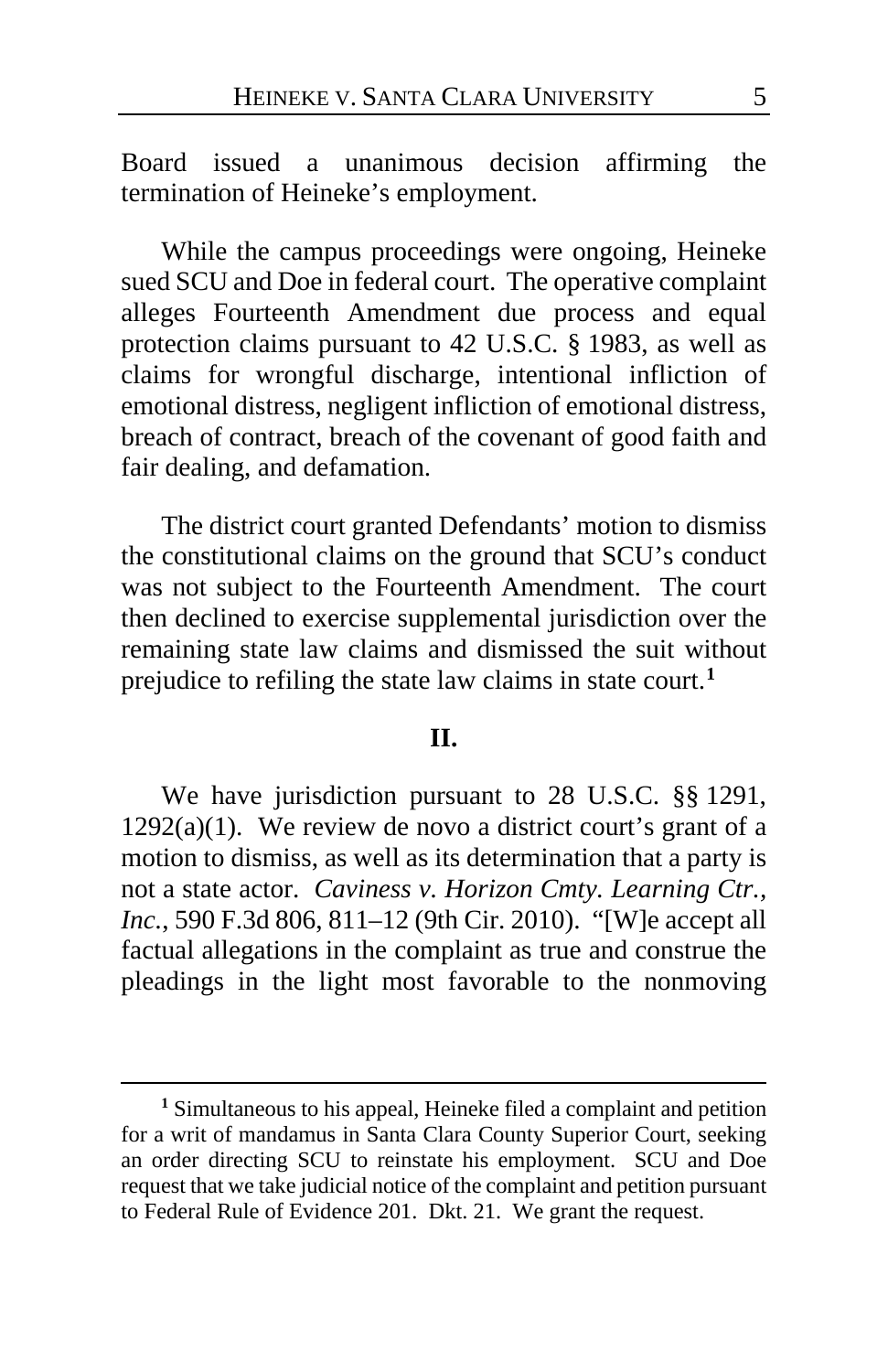party." *Knievel v. ESPN*, 393 F.3d 1068, 1072 (9th Cir. 2005).

## **III.**

On appeal, Heineke argues that the district court erred in dismissing his constitutional claim for failure to allege state action. As a private university, SCU is not ordinarily obligated to comply with constitutional due process requirements. *Sutton v. Providence St. Joseph Med. Ctr.*, 192 F.3d 826, 835 (9th Cir. 1999).Heineke argues, however, that SCU has become a state actor by virtue of the federal government and State of California "coerc[ing]" SCU into "enforc[ing] both federal and state antidiscrimination . . . laws as a condition of obtaining federal grant funds" such that SCU has become "'a partner' with the government in enforcing these laws." We disagree. Heineke fails to allege sufficient facts to show that SCU is a state actor for purposes of § 1983.

#### **A.**

"To state a claim for relief in an action brought under § 1983, [plaintiffs] must establish that they were deprived of a right secured by the Constitution or laws of the United States, and that the alleged deprivation was committed under color of state law." *Am. Mfrs. Mut. Ins. Co. v. Sullivan*, 526 U.S. 40, 49–50 (1999). Section 1983 "excludes from its reach merely private conduct, no matter how discriminatory or wrong." *Sutton*, 192 F.3d at 835 (citation omitted).

We begin "with the presumption that private conduct does not constitute governmental action." *Id*. That presumption may be overcome in limited circumstances, such as where the state "has exercised coercive power or has provided such significant encouragement" that the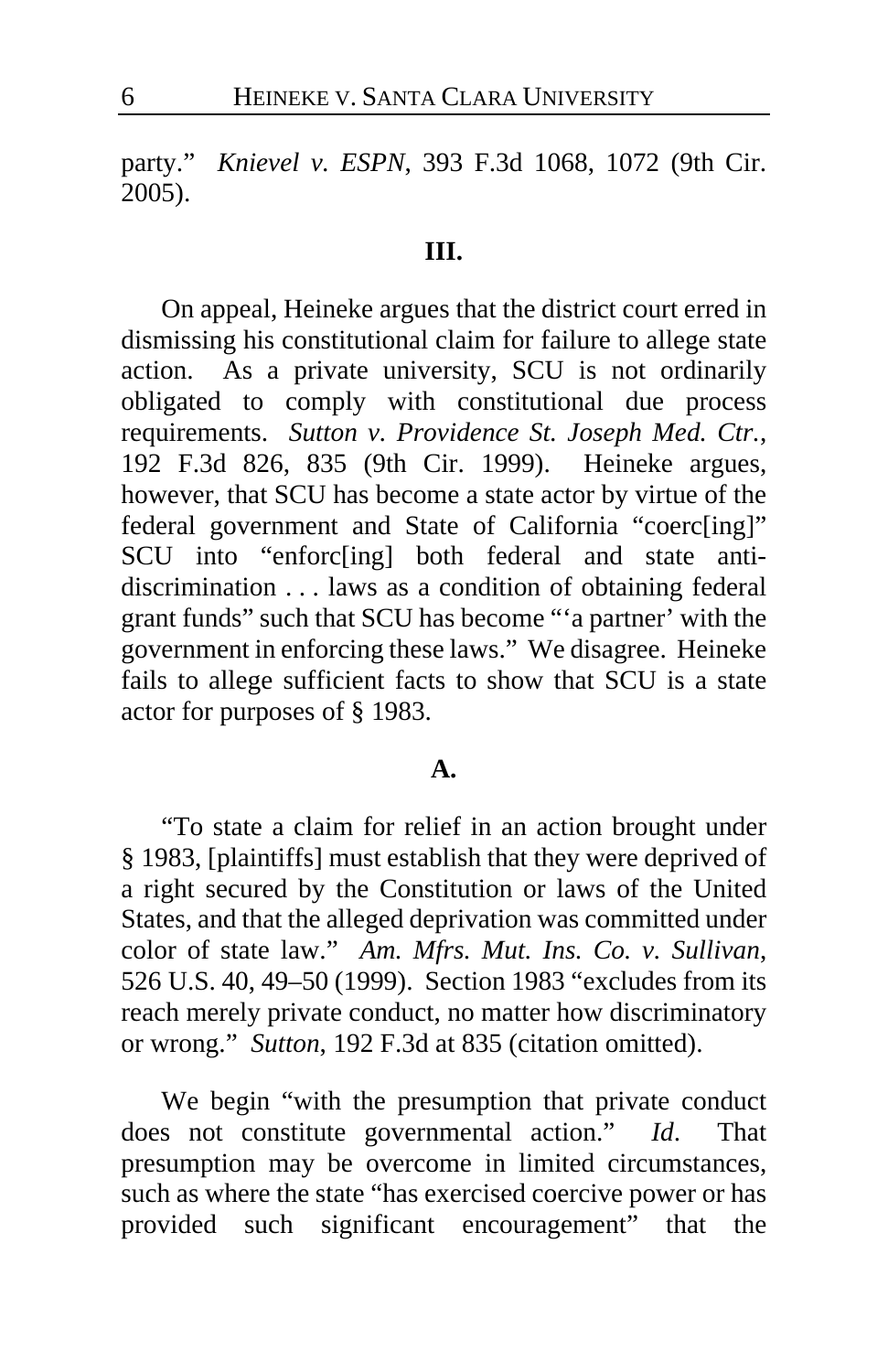challenged action must be considered that of the state, *Blum v. Yaretsky*, 457 U.S. 991, 1004 (1982), or where "the state knowingly accepts the benefits derived from unconstitutional behavior." *Kirtley v. Rainey*, 326 F.3d 1088, 1093 (9th Cir. 2003) (quoting *Parks Sch. of Bus., Inc. v. Symington*, 51 F.3d 1480, 1486 (9th Cir. 1995)).**[2](#page-6-0)**

#### **B.**

We begin with the allegations in the operative complaint, which we accept as true. The complaint alleges, in relevant part:

> Defendant Santa Clara University . . . is a purported "private" university which acts as a "state actor" on behalf of the federal government and on behalf of the State of California in that SCU is funded, in large part, by federal grants and contracts ... which all require, as a condition of such fundings, that SCU have an Affirmative Action Plan in place and that SCU certify, as a condition of funding, that it does not discriminate on the basis of age, gender, religion, etc., and that SCU is subject to oversight and de-funding and penalty for failure to implement or comply with such federal anti-discrimination laws . . . . These federal funding requirements and restrictions and penalties are designed to and, in fact, do

<span id="page-6-0"></span>**<sup>2</sup>** Because Heineke relies only on "governmental compulsion" and "joint action" theories to advance his state action argument, we do not consider the "public function" or "governmental nexus" tests. *See Sutton*, 192 F.3d at 835–36.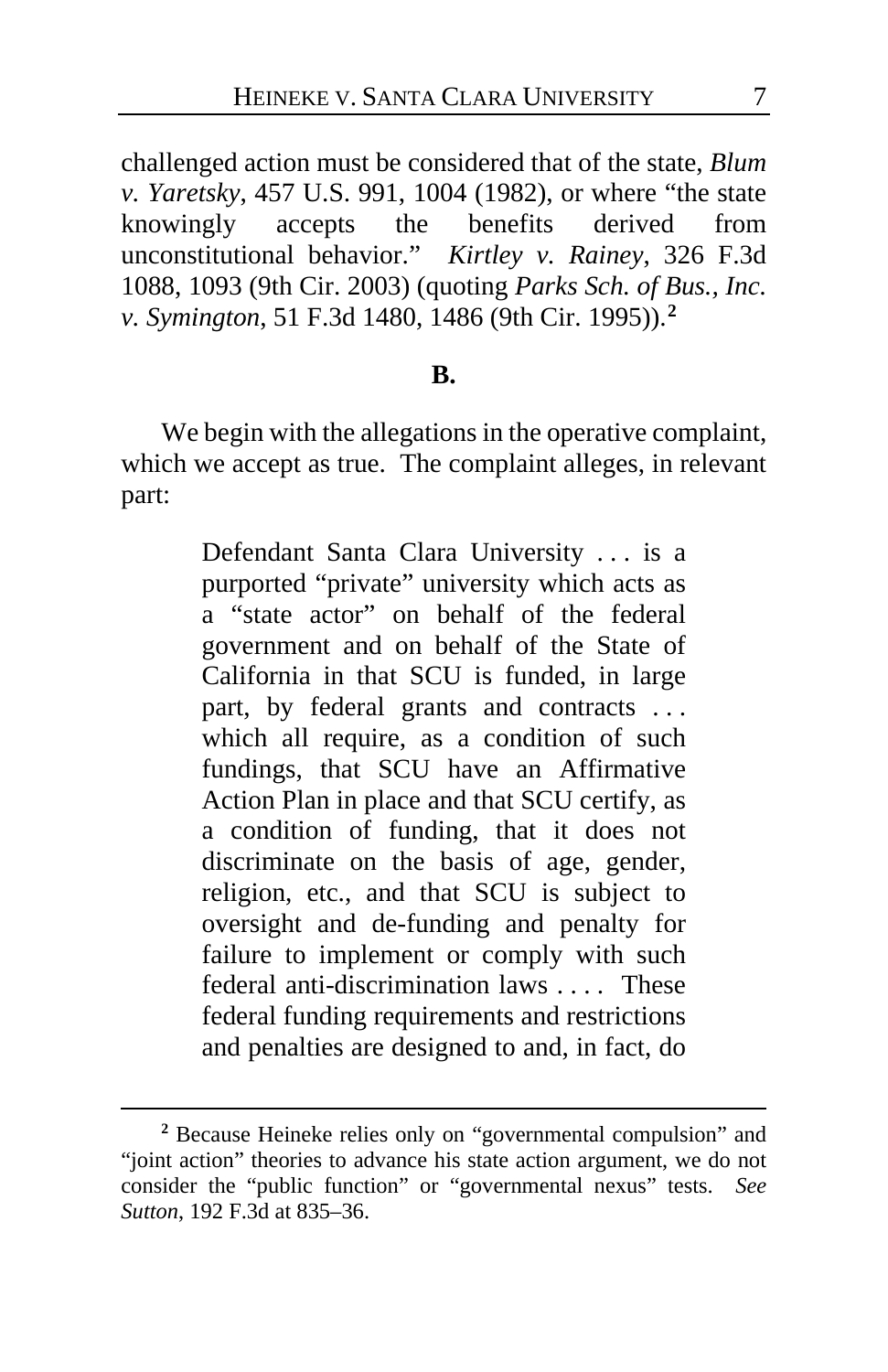require SCU to act in fact and in reality as an enforcement arm of the federal government to carry out enforcement of these federal and state anti-discrimination laws by coercing SCU and/or by obtaining SCU's cooperation in enforcing . . . Title IX's provisions against gender discrimination, and California's laws against sexual harassment in the workplace . . . which SCU has done by enacting an antisexual harassment policy . . . to carry out the federal and state governments' enforcement policies. SCU, as a state actor, has violated . . . [Heineke's] right to equal protection of the laws [under] 29 U.S.C. §1983 [sic].

Heineke also alleges that SCU is "heavily funded by the federal government" and the State of California. In total, the complaint boils down to three allegations that purportedly support the state action theory: (1) SCU receives federal and state funds, (2) which are conditioned on compliance with federal and state anti-discrimination laws and regulations, including enacting an affirmative action plan and a sexual harassment policy, (3) such that SCU may lose government funds should it fail to comply with the law.

We cannot conclude, on the basis of these allegations, that SCU is a state actor.**[3](#page-7-0)** Receipt of government funds is

<span id="page-7-0"></span>**<sup>3</sup>** Although Heineke claims that SCU acted as both a federal and state actor, he has pleaded only violations of the Fourteenth Amendment pursuant to 42 U.S.C. § 1983. Only state actors, not federal entities, are subject to the Fourteenth Amendment; accordingly, private entities may be subjected to § 1983 liability only under a *state* action theory. *See Davis v. Passman*, 442 U.S. 228, 238 n.16 (1979). Thus, Heineke's claim that the *federal* government compelled the challenged conduct cannot support his claim that SCU is a *state* actor under the Fourteenth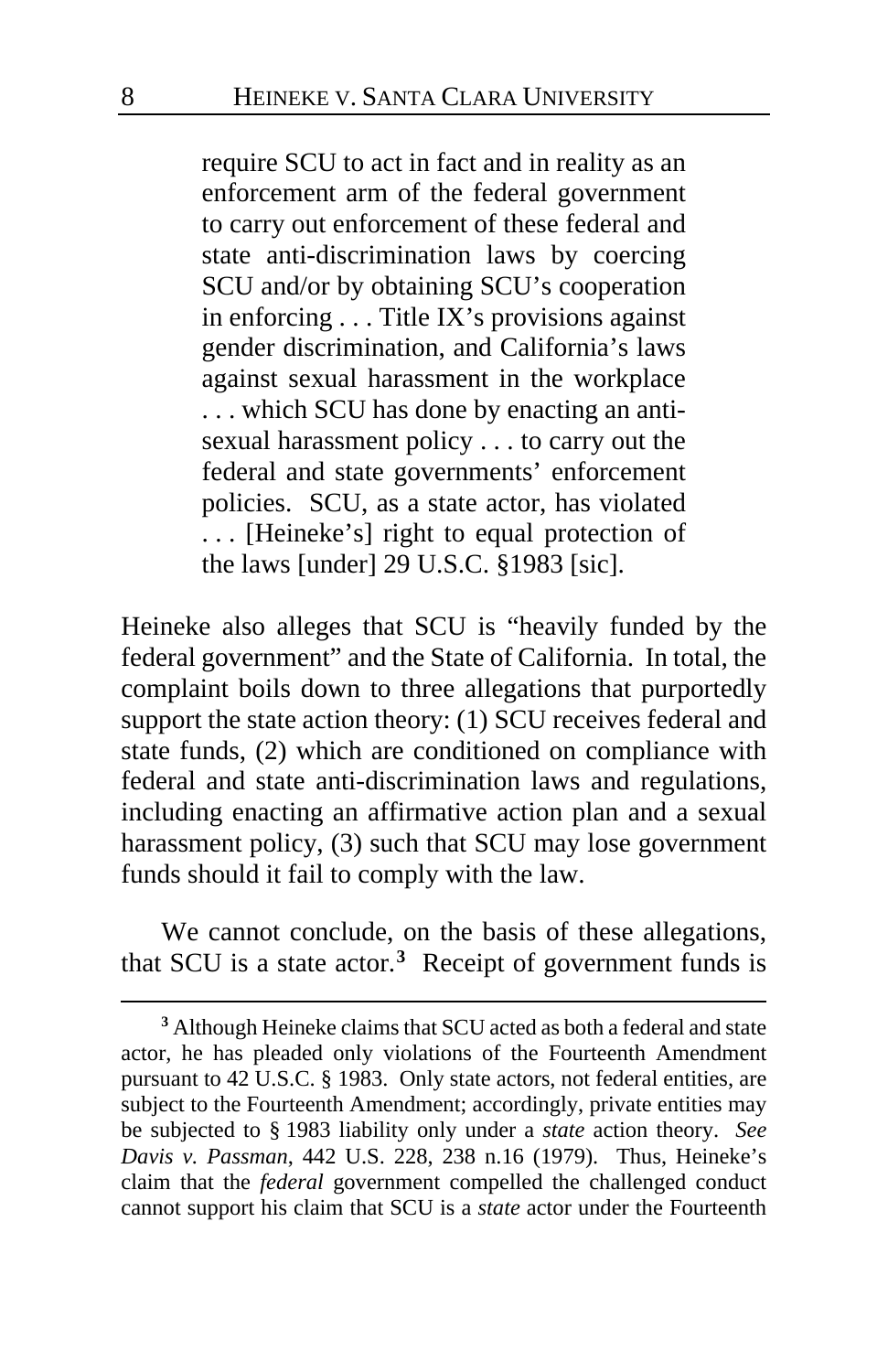insufficient to convert a private university into a state actor, even where "virtually all of the school's income [i]s derived from government funding." *Rendell-Baker v. Kohn*, 457 U.S. 830, 840 (1982). Nor is compliance with generally applicable laws sufficient to convert private conduct into state action. *See, e.g., Sutton*, 192 F.3d at 841 ("[G]overnmental compulsion in the form of a generally applicable law, without more, is [not] sufficient to deem a private entity a governmental actor."); *Jackson v. Metro. Edison Co.*, 419 U.S. 345, 350 (1974) ("The mere fact that a business is subject to state regulation does not by itself convert its action into that of the State for purposes of the Fourteenth Amendment."); *Rendell-Baker*, 457 U.S. at 833, 841–42, 848 (finding no state action where state regulation required school to draft rules for dismissing employees and comply with "an equal employment opportunity requirement"); *Kitchens*, 825 F.2d at 1339–40 (same, where federal law conditioned receipt of federal funds on compliance with statutory and regulatory program requirements). That a private actor's conduct is subject to penalties, such as loss of funding, is also insufficient to

Amendment. The Tenth Circuit recently reached a similar conclusion. *See Doe v. Univ. of Denver*, 952 F.3d 1182, 1187–88 (10th Cir. 2020) (holding that the plaintiff's reliance "solely on evidence of the federal government's involvement in [a private university's] affairs"—such as the university's compliance with Title IX and Department of Education guidance—"has no bearing on whether the school is a state actor under the Fourteenth Amendment, which is concerned only with the actions of *state* governments"). To the extent that Heineke sought to allege a federal action claim by his repeated references to the federal government throughout the operative complaint, his allegations are insufficient to show federal action for the same reasons he fails to allege state action. *See Kitchens v. Bowen*, 825 F.2d 1337, 1340 (9th Cir. 1987) ("The standards utilized to find federal action for purposes of the Fifth Amendment are identical to those employed to detect state action subject to the strictures of the Fourteenth Amendment.") (citation omitted).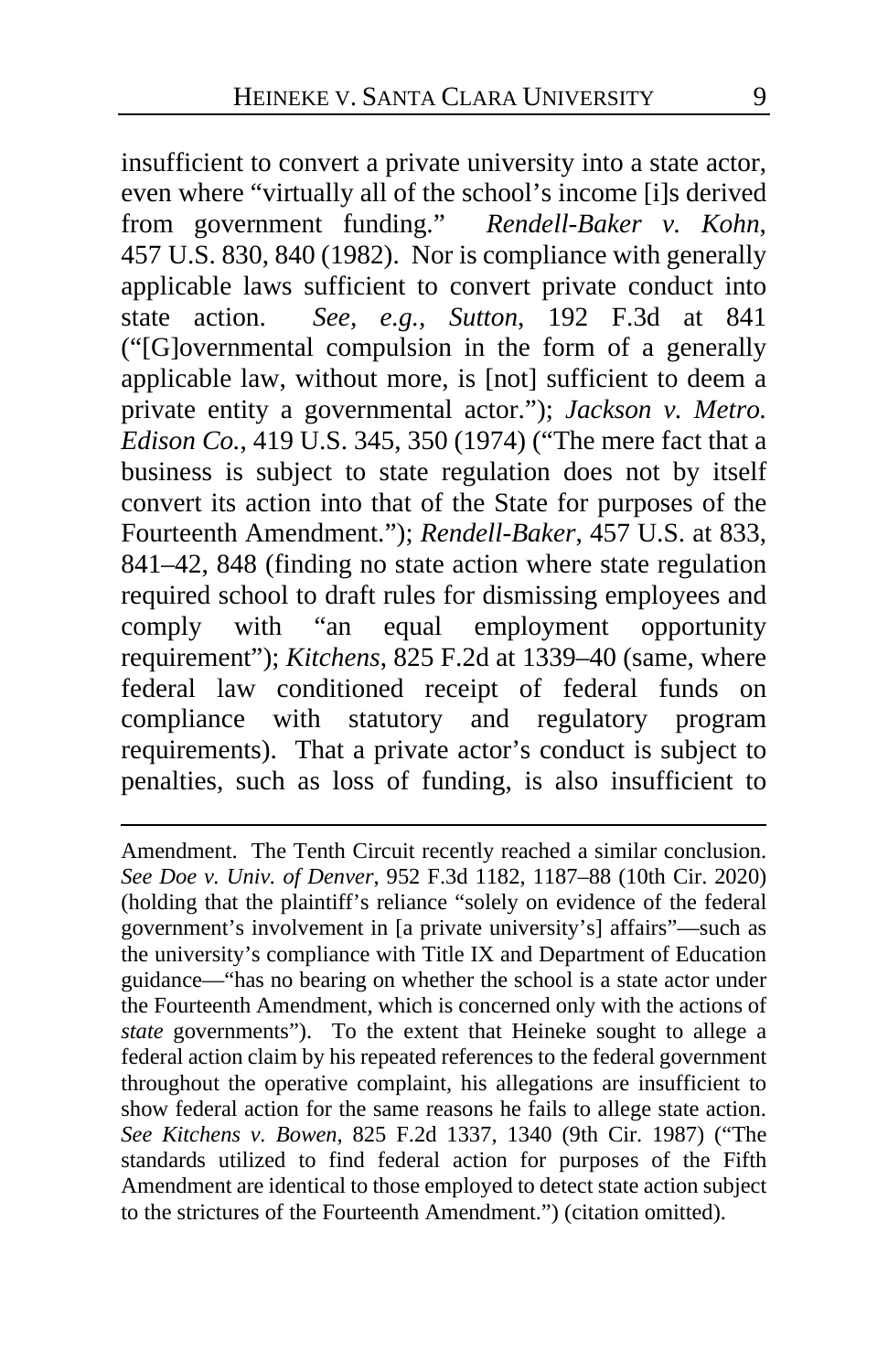convert private action into that of the state. *See, e.g., Blum*, 457 U.S. at 1010 ("[P]enalties imposed for violating the regulations add nothing to respondents' claim of state action."); *Kitchens*, 825 F.2d at 1339–40. Heineke does not allege that the state government commanded a particular result in, or otherwise participated in, his specific case. *See, e.g., Blum*, 457 U.S. at 1010 (finding no state action where government regulations did "not dictate the decision to discharge or transfer *in a particular case*") (emphasis added); *Sutton*, 192 F.3d at 843; *Pinhas v. Summit Health, Ltd.*, 894 F.2d 1024, 1034 (9th Cir. 1989).

In short, SCU, as a private university, does not become a state actor merely by virtue of being required by generally applicable civil rights laws to ameliorate sex (or any other form of) discrimination in educational activities as a condition of receiving state funding. Our sister circuits have reached similar conclusions. For instance, the Second Circuit concluded that a private college's termination of a professor under its sexual harassment policy, which had been formulated at the "urging" of the state human rights commission, was not state action because the commission "had no involvement in [the professor's particular] case." *Logan v. Bennington College Corp.*, 72 F.3d 1017, 1027–28 (2d Cir. 1995); *see also Farapusi v. Case W. Reserve Univ.*, 711 Fed. App'x 269, 275–76 (6th Cir. 2017) (finding no state action where student suspended for sexual harassment alleged that private university "acted under the color of state law by enforcing Title IX").

We note that dozens of district courts have addressed the very same question presented here, namely whether compliance with Title IX, related Department of Education guidance, or state anti-discrimination laws and regulations are sufficient to transform private schools into state actors.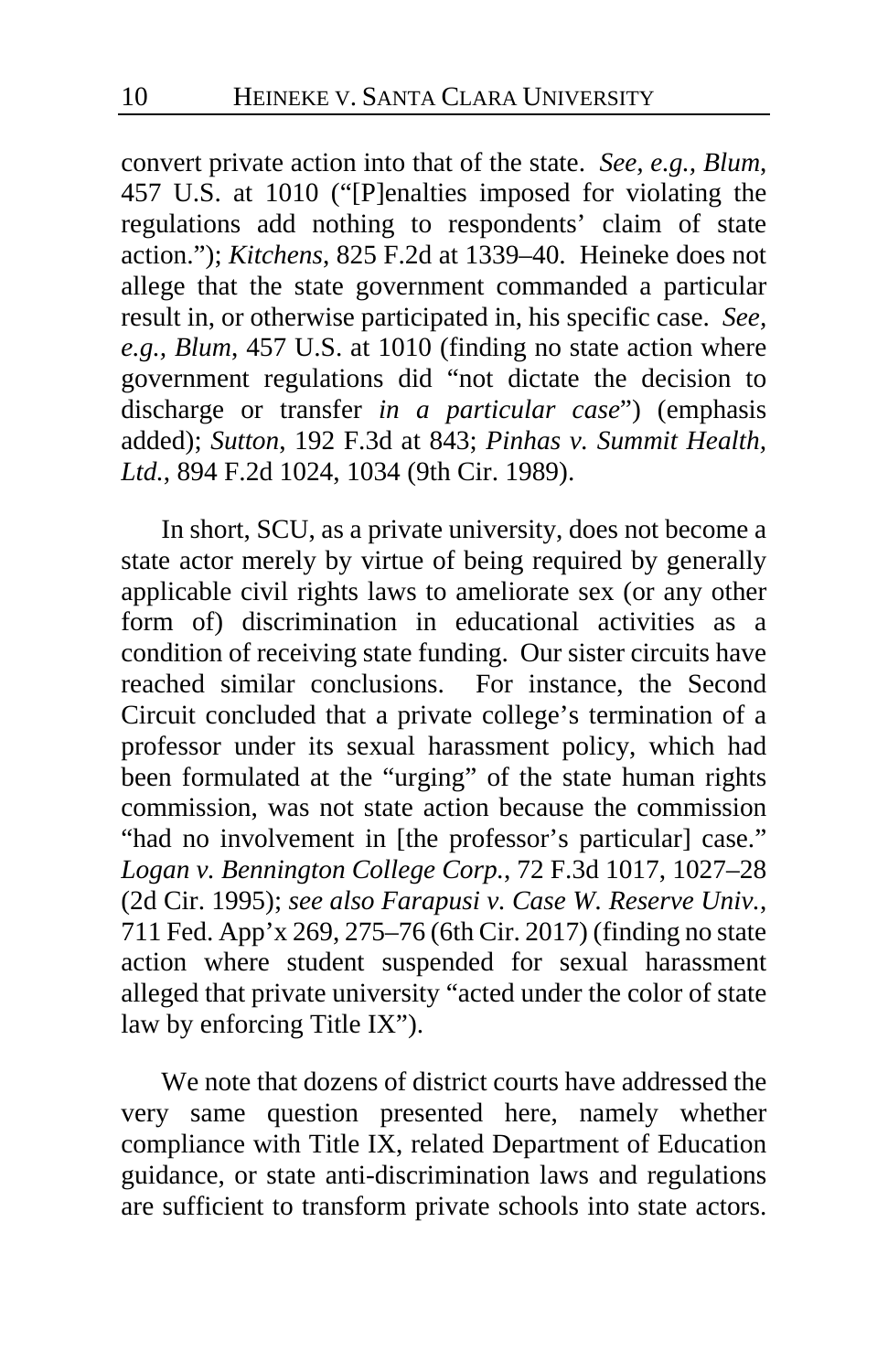As far as we are aware, not one has recognized such a claim. *See Doe v. Washington Univ.*, 434 F. Supp. 3d 735, 749–50 (E.D. Mo. 2020) (collecting cases); *Doe v. Case W. Reserve Univ.*, No. 1:17 CV 414, 2017 WL 3840418, at \*10 (N.D. Ohio Sept. 1, 2017) (same).**[4](#page-10-0)**

In sum, we conclude that receipt of federal and state funds conditioned on compliance with anti-discrimination laws is insufficient to convert private conduct into state action. Indeed, to accept Heineke's argument would upend our nation's civil rights laws: As we reasoned in *Sutton*, doing so would "convert every employer—whether it has one employee or 1,000 employees—into a governmental actor every time it complies with a presumptively valid, generally applicable law." *Sutton*, 192 F.3d at 838. This we decline to do.

#### **IV.**

Because SCU's alleged conduct is not sufficient to show state action, we affirm the district court's dismissal of

<span id="page-10-0"></span>**<sup>4</sup>** *See also, e.g., Doe v. Harvard Univ.*, No. 1:18-cv-12150-IT, 2020 WL 2769945, at \*8 (D. Mass. May 28, 2020); *Vengalattore v. Cornell Univ.*, 3:18-cv-1124 (GLS/TWD), 2020 WL 2104706, at \*8 (N.D.N.Y. May 1, 2020); *Doe v. Transylvania Univ.*, No. 5:20-145-DCR, 2020 WL 1860696, at \*8 (E.D. Ky. Apr. 13, 2020); *Doe v. Oberlin College*, No. 1:20 CV 669, 2020 WL 1696979, at \*2 (N.D. Ohio Apr. 7, 2020); *Woytowicz v. George Washington Univ.*, 327 F. Supp. 3d 105, 116–20 (D.D.C. 2018); *Rossley v. Drake Univ.*, No. 4:17-cv-00058-RGE-SBJ, 2017 WL 5634151, at \*3 (S.D. Iowa Sept. 6, 2017); *Tsuruta v. Augustana Univ.*, No. 4:15-CV-04150-KES, 2015 WL 5838602, at \*2– 3 (D.S.D. Oct. 7, 2015); *Doe v. Washington & Lee Univ.*, No. 6:14-CV-00052, 2015 WL 4647996, at \*9 (W.D. Va. Aug. 5, 2015).